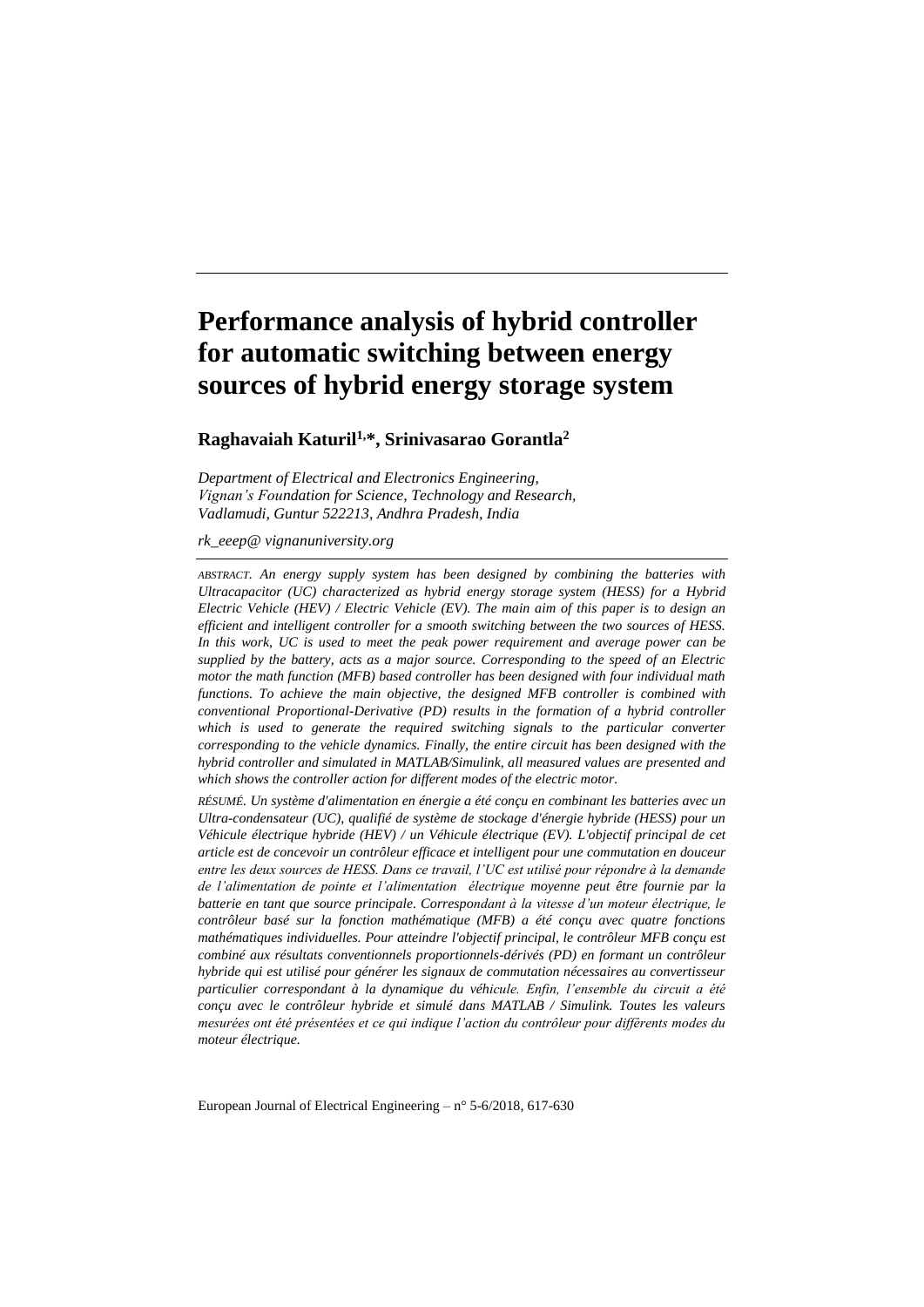*KEYWORDS: proportional-derivative controller, math function-based controller, ultracapacitor, battery.*

*MOTS-CLÉS: controleur proportionnel-derive, controleur base sur la fonction mathematique, ultra-condensateur, batterie.*

DOI:10.3166/ EJEE.20.617-630 © 2018 Lavoisier

#### **1. Introduction**

Petrol is one of the major fossil fuels for vehicle propulsion; all vehicles are made with IC Engine which demands the petrol/diesel for its proper operation. Several drawbacks have associated with IC engine based vehicle, in that pollution is the main problem and cost of fuel also more. If the usage of this fossil fuel is increasing day to day after some years it will disappear. In order to preserve some amount of fossil fuel like crude oil for future generation must have to take a diversion from the use of fossil fuel with other alternative fuel of effective working condition. After doing several types of research on replacing petrol or diesel engine with other alternative source, scientists have introduced battery as a part of the source which can be made the possibility to replace IC engine by an electric motor. These attempts have given pollution-free vehicle called an electric vehicle with some major cons. Driving range is one of the major problems with battery feeding vehicle and also during climbing of hill roads it requires extra power for its successful operation than regular roads and to avoid these, extra powered batteries are required it will increases the size, weight, and cost of the vehicle.

UC has been introduced in electric vehicle application to utilize its inherent high power density property, on another hand; it is having low energy density. The high power density of UC is taken as an advantage to improve the main source of life by supplying the power to the electric vehicle. Generally, UC has been connected to one end of BDC. HESS has been introduced by combining the two sources battery and UC here battery acts as a major source and UC acts as a minor source by supplying power to the vehicle during transient periods and staring of a vehicle. Electric vehicle with HESS has given a better result than battery only feeds electric vehicle. In HESS based electric vehicle switching between the two sources is the major problem. Several controls have been introduced and designed like fuzzy logic, neuro-fuzzy, artificial intelligence and some other conventional controllers like PI, PID etc.

Anciently Battery is used to propel the electric vehicle in all road conditions like starting, running and transient period of the vehicle. A hybrid flywheel/battery system is used for storing the braking energy and it can be utilized during peak loads of electric vehicles in order to reduce the burden on the battery (Lustenader *et al*., 2015). The embedded energy storage system has been made with Fuel cell and UC, a polynomial method is used to split the energy between two sources according to the energetic request of HEV. A fuel cell is used for meeting the average power and UC is used for fluctuating for the requirement of HEV (Tani *et al*., 2013). The energy management between high energy density device battery and high power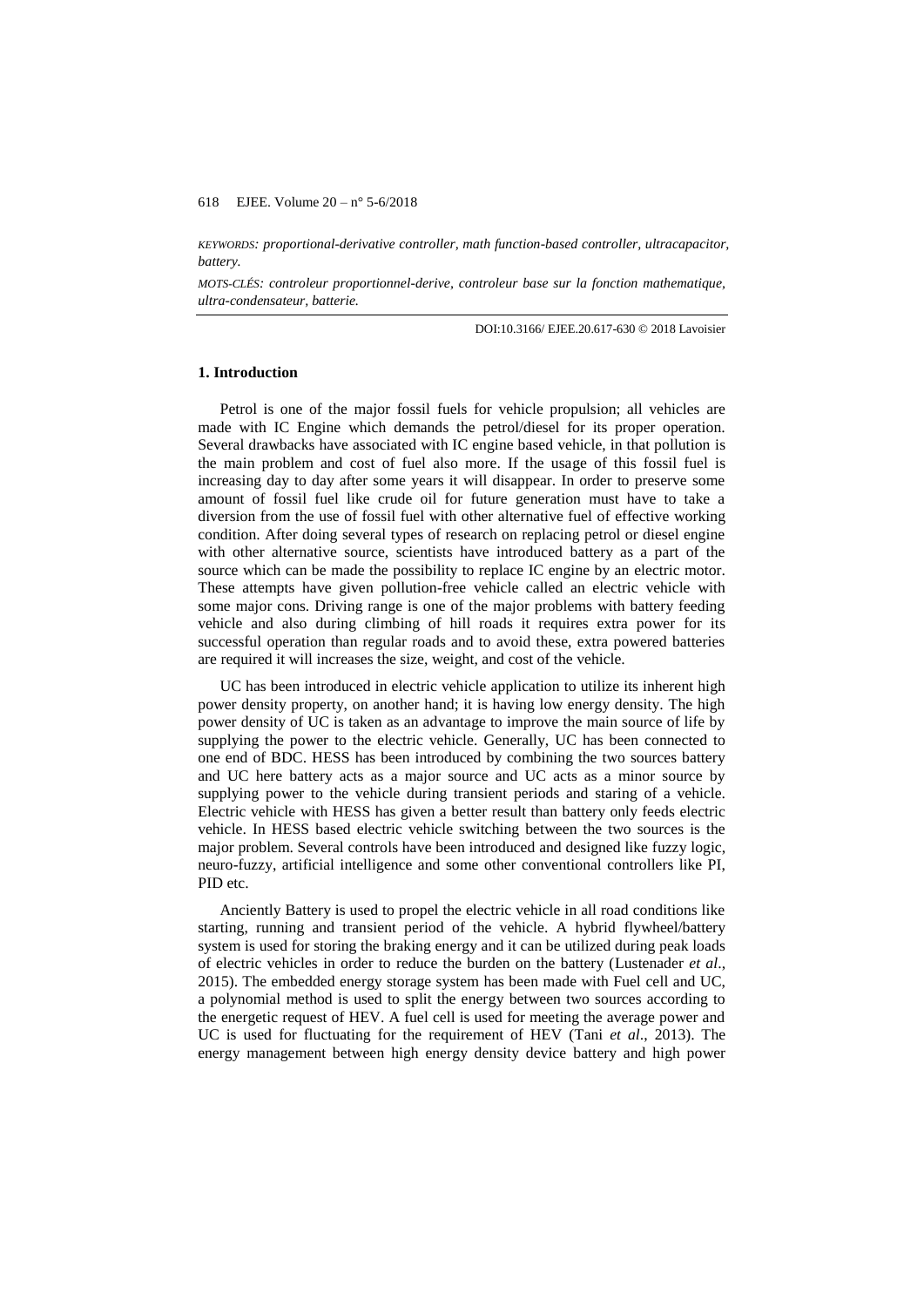density device UC has been made with the controller for emergency starting of an IC engine to save the life of the rich energy device. In the designed power source UC gets charged from the battery very quickly and discharges energy at the same rate which makes the IC engine proper starting (Averbukh *et al*., 2015).

The HESS has been developed for EV/HEV application in that, energy management is the main issue to split the energy between battery and UC. Energy management strategy has developed with an adaptive fuzzy logic controller to manage the power splitting between the two sources. The designed adaptive fuzzy logic controller enhances the overall system efficiency by sharing the transient power to the UC and average power to the battery (Yin *et al*., 2016).To make proper energy management between the battery and UC 2- real-time controllers have been developed for finest current sharing between UC and battery in EV application.one of the controller is developed based on Karush–Kuhn–Tucker conditions by solving the formulated optimization problem, which makes the right current splitting of HESS. The second controller is developed based on neural network and that is termed as an intelligent controller. Based on the current sharing of energy sources controller performance has been evaluated (Shen *et al*., 2016). With a variable rate – limit function an adaptive energy management control has been designed for the energy storage system. The designed energy sharing controller saving the life of the main source of the energy storage system (ESS). Steady state power can be supplied by the main source and aggressive power during the transient period can be supplied by the auxiliary source. Here the auxiliary source is capable of charging and discharging of energy at very less time though it has low energy density property (Wu *et al*., 2015).

In this, a novel HESS is designed with battery and UC. The traditional HESS has integrated the source through high rating DC-DC converters to the vehicle, whereas in proposed HESS; sources are connected through low rating DC-DC converters to the vehicle. An interface is created between battery and UC in order to meet the peak power requirement of the vehicle. The relative load profile is created to the battery for supplying the power directly to the vehicle even UC voltage value drops to a low value. The battery is not used here to charge directly from the regenerative braking which will reduce the charging and discharging burden (Liu *et al*., 2015). HESS has been implemented with UC and battery and bidirectional DC-DC converter is used with low power for the design of the controller for proper power management of the input sources. The HESS is operated in four modes within its power limit for proper power split between UC and battery (Xiang *et al*., 2015). Energy management strategy (EMS) plays an important role in efficient HEVs. General two types of EMS are used for optimal power splitting in that first one is algorithm based EMS and the second one is the rule-based approach for easy analysis. Hybrid EMS has been designed for utilizing the advantages from two EMS approaches. This hybrid optimal approach enables to reduce the computation time keeping the optimal behavior. This mix is realized thanks to a multi-level structuration of the EMS. This hybrid optimal EMS is a transient step to structure the EMS design (Horrein *et al*., 2015). EMS has been implemented based on the numerical methods for HEVs. This controller does not need the previous driving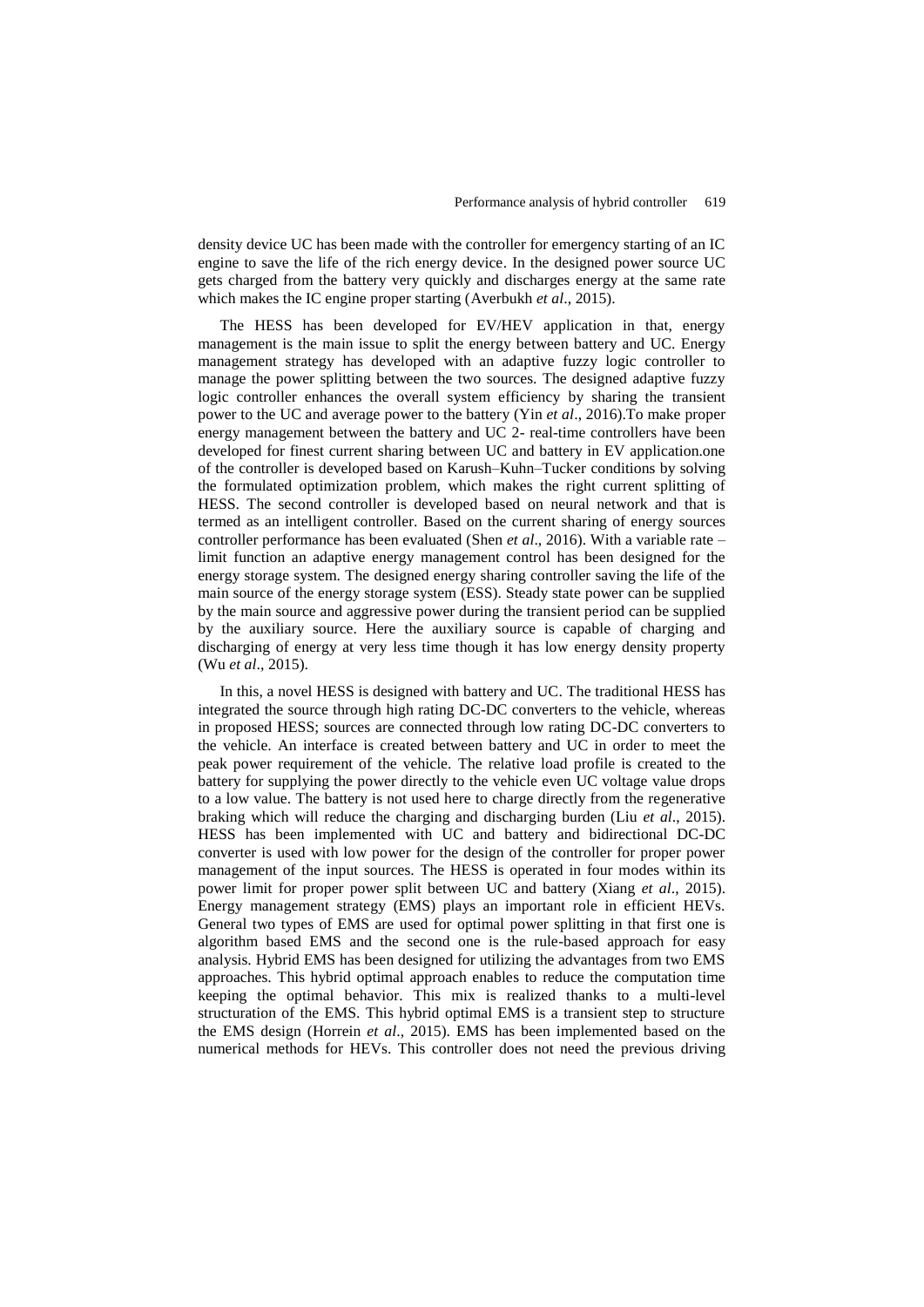data and the overall controller can be achieved according to the driver requirements and is formulated as nonlinear receding horizon control (RHC) problem (Zhang *et al*., 2015). A theoretical approach is given to increase the HVAC systems performance and also mathematical analysis build for different cases (Genco *et al*., 2018).

In this paper, the work has been carried out related to controller par for smooth switching action between the two sources in HESS. This controller working operation is purely based on the speed of the electric vehicle with different speeds controller's works differently and delivers the control signal to the circuit.

#### **2. Proposed system model**

Figure 1 represents the block diagram of a proposed model for HESS. Here the controller PD is used to generate the signal by comparing the reference voltage value and the output voltage value of the Uni-Directional converter (UDC) and Bidirectional converter (BDC). After that, signals have been generated from the MFB and output error generated by PD controller has given to the circuit breaker, ON and OFF states of a circuit breaker can be controlled by the speed of the electric motor. During this process of operation major role can be performed by the MFB only. With this attempt, optimum energy sharing between the energy sources can be achieved depending upon the load condition on the electric motor. The combined controller PD plus MFB working together and generates the pulses required to BDC as well as UDC. Here UC supplies to electric motor during starting and transient periods and it get charges during no-load condition on the motor; battery is capable of supply average power to the motor during normal load condition that means if peak loads come UC will assist the battery effectively due to its inherent property of high power density (Xiang *et al*., 2015).



*Figure 1. Proposed block diagram model for hybrid energy storage system*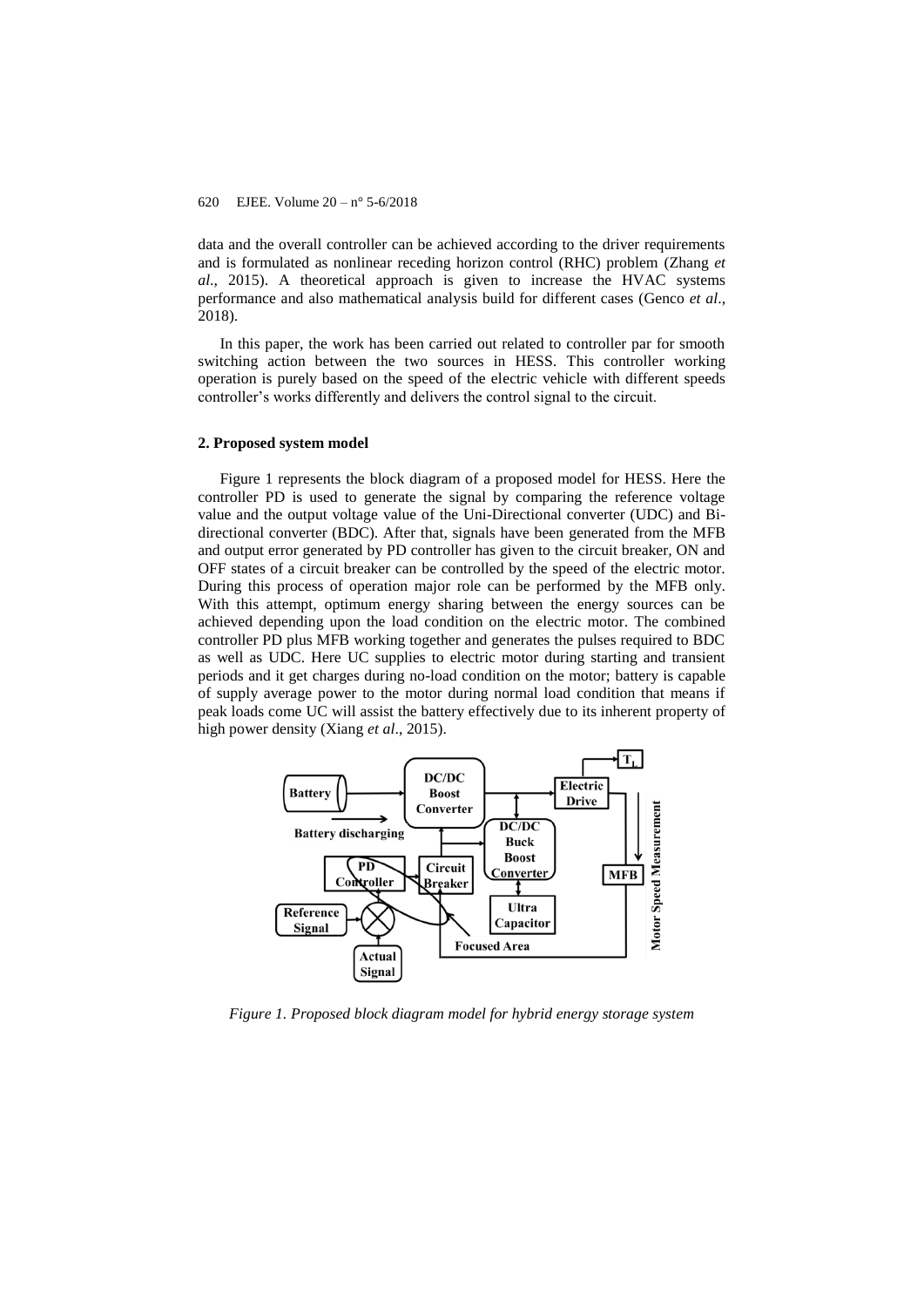#### Performance analysis of hybrid controller 621



*Figure 2. Converter model circuit diagram with HESS*

Figure 2 represents that Converter model circuit diagram with HESS. Unidirectional converter and Bidirectional converters are designed with MOSFET switches, BDC will work in boost mode as well as buck mode and UDC works in only boost mode. Here the buck mode operation of a BDC can useful during charging of the UC. The two energy sources battery is connected to UDC side and UC connected at BDC side. During peak power and starting time UC reacts quickly and remain times battery supplies the power to the electric motor. During boost mode operation of BDC switch three in ON condition, during buck mode operation of BDC switch two is in ON condition. For the successful operation of UDC switch, one is in ON condition. In order to achieve preferable control of energy storage system overall circuit can be resolved into four subcircuits.

## **3. Modes of operation of converter model**

## *3.1. Mode-1 operation*



*Figure 3. Converter mode1 circuit diagram with HESS*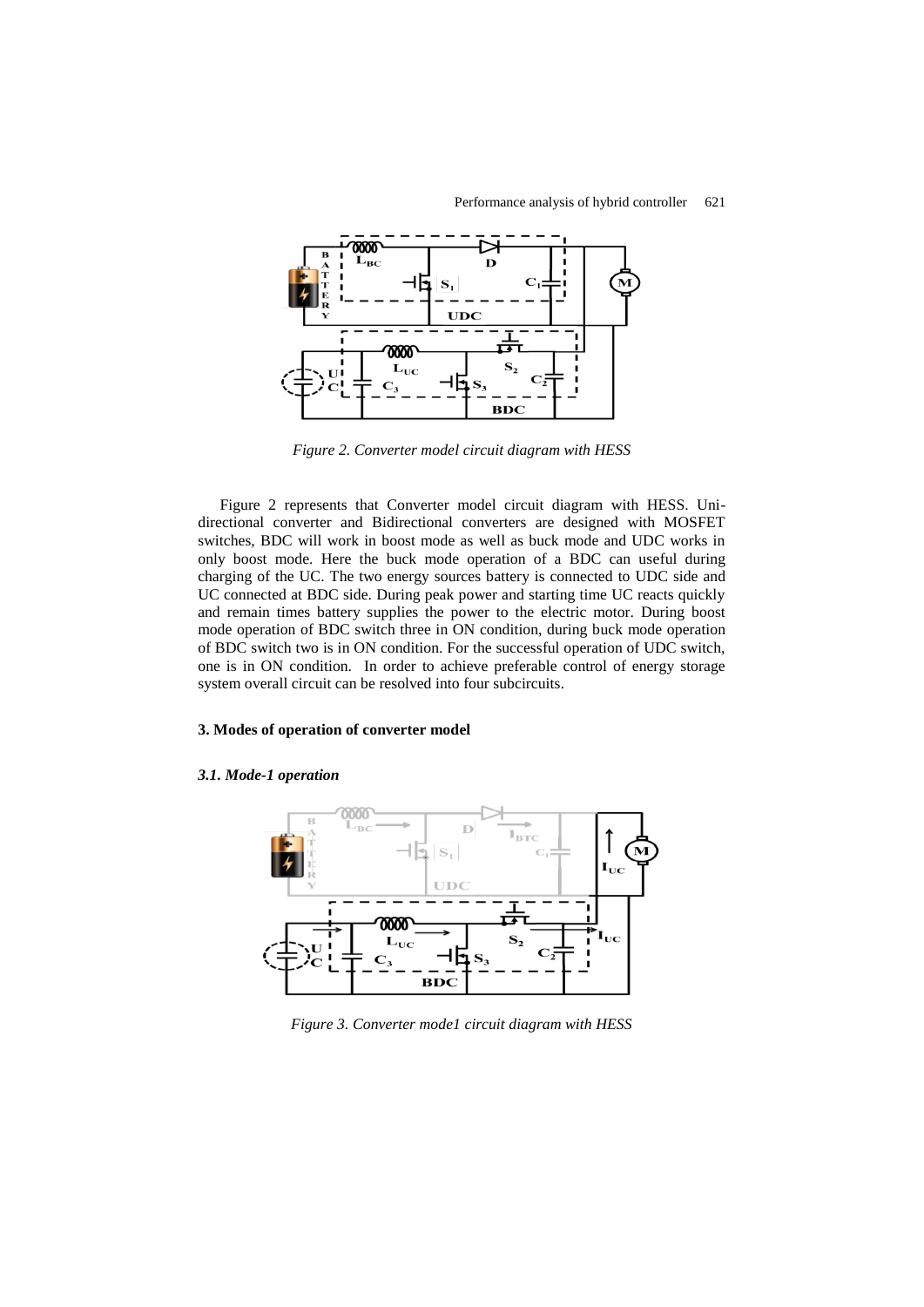In this mode of operation switch S3 only in ON condition remain switches S1, S2 are in OFF position. This mode is related to heavy load condition on the motor. The motor requires huge current during starting and heavy load condition, in order to meet the peak power requirement UC has been come in two the picture because UC can capable of meeting the high-power densities. Pulses have been generated to only BDC converter and there are no pulse signals generated to UDC converter. Here BDC works in boost mode to meet the peak power requirement which is connected to UC end and the power flows from UC to electric motor only.

## *3.2. Mode-2 operation*



*Figure 4. Converter mode 2 circuit diagram with HESS*

This mode is related to slightly heavy load condition on the motor. Battery and UC collectively meet the power required by the electric motor. Switches S1 and S3 are in ON position remain switch S1 is in OFF position. The pulse signals have been generated to both BDC and UDC. Here UDC always works a boost converter and BDC also works as a boost converter for this load only. The power flows from UC to electric motor and Battery to the electric motor. Here battery is connected to UDC one end and UC is connected to BDC one end.

#### *3.3. Mode-3 operation*



*Figure 5. Converter mode 3 circuit diagram with HESS*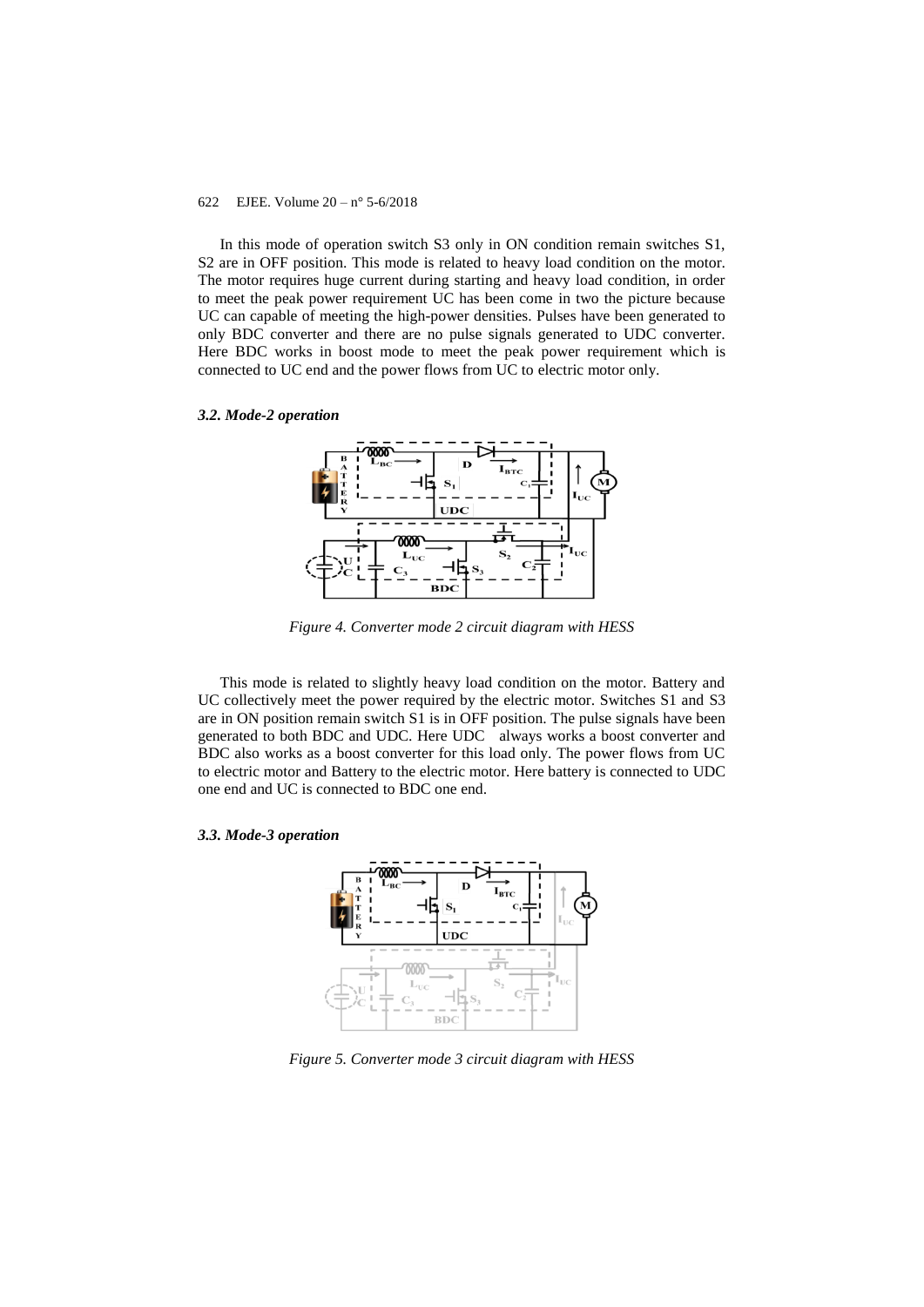Mode-3 is related to normal load condition on the electric motor. During this mode of operation, the motor requires average power only no need of peak power requirement. Switch S1 is in ON position and remain switches S2, S3 are in OFF position. So entire power required to the motor can feed by the battery only. The pulses signals generated to only UDC and there no pulse signals generated to UDC.

#### *3.4. Mode-4 operation*



*Figure 6. Converter mode 4 circuit diagram with HESS*

Figure 6 represents the mode-4 operation of the circuit and during this condition switches S1, S2 are in ON position remain switch S3 is in OFF position. The power required to the motor and, for UC charging can be supplied by the battery only. In this mode of operation, the motor is working with no load, so the motor requires normal power only. That means during mode-4 UC is charging and BDC is working as a buck converter. The pulse signal has been generated to BDC as well as UDC also. So the power flows from the battery to UC as well as electric motor.

#### **4. Control strategy approach for the proposed HESS topology**

The battery and UC together supply the energy required to the electric motor in all conditions depending on the speed range of the motor. Here source switching can take place with the load changes on the electric motor. In this work, different types of loads have been taken in four modes like a heavy load, slightly greater than rated load, rated load and no load condition. During first mode of operation UC only supplies the demanded power of the motor, in second mode of operation UC and battery together supplies the power to motor, in third mode of operation battery only meets the required power of the motor and in fourth mode of operation battery can able to supply power to the motor as well as UC for charging. The entire circuit model operation can be performed in four modes.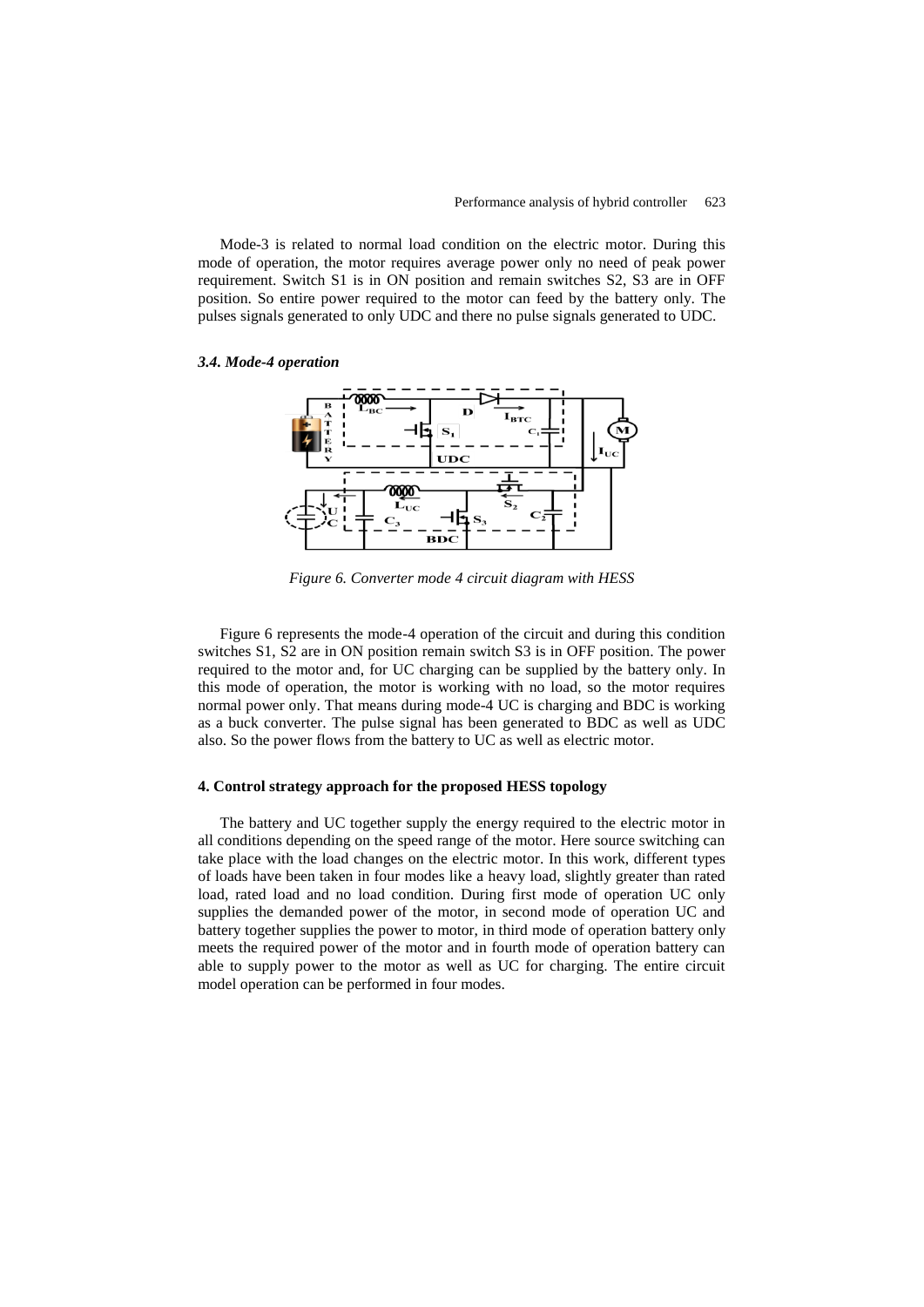

*Figure 7. Flowchart of the proposed control strategy*

(1) In mode-1 of operation, a heavy load is applied due to which the speed of the motor is ≤4800rpm, during this situation motor requires more power which is more than that the base energy source capacity. The supporting source UC will supply the peak power by generating the pulse signals to BDC working as a boost converter, and MFB controller generates signal 1 for math function U1, 0 for remain three math functions.

(2) In mode-2, slightly more than rated load is applied due to which the speed of the motor maintained between 4600rpm to 4800rpm. And motor required slightly more than rated power, so base source and supporting source together supply power to the motor. The MFB controller generates pulses signal as 1 for both math functions U1, U2 and also generates a signal as 0 for remain two math functions. The BDC as well as UDC both are working under boost mode, in order to meet the load requirement

(3) A rated load is applied in mode-3 operation due to which the speed of an electric motor maintained between 4801rpm to 4930rpm. In this mode of operation battery only supply the load required by which initiates the operation of UDC as a boost converter and no pulse signals generated to BDC. The MFB controller generates pulse signals as 1 for only U3 and generates 0 for remain three math functions.

(4) Due to no load applied to the motor, the speed will maintain >4931rpm. In this mode, the battery supplies the power to load as well UC which initiates the operation of BDC as a buck converter and UDC as a boost converter. The MFB controller generates pulse signals as 1 for math function U4 and generates 0 for remain three math functions.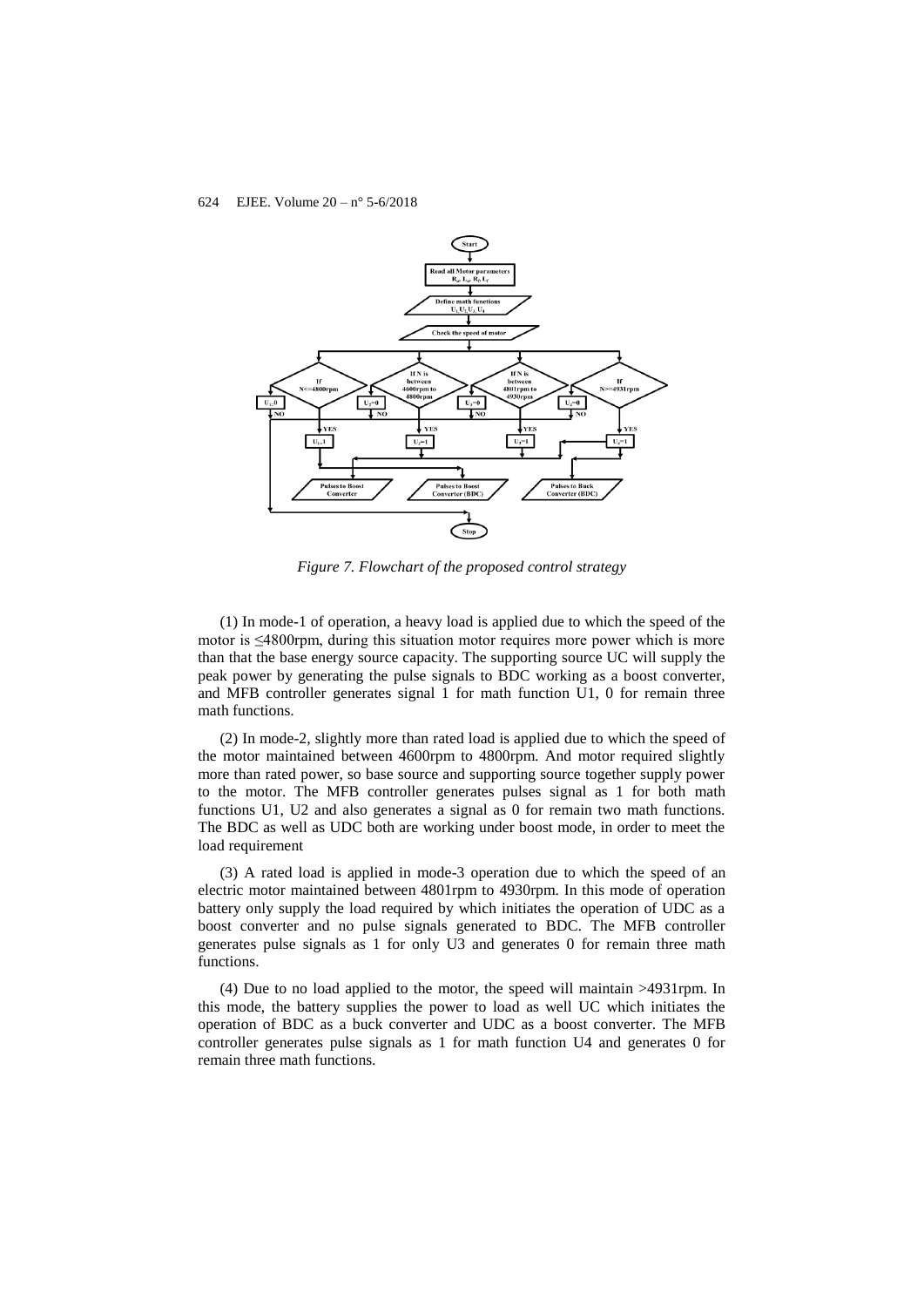## **5. Simulation results and discussions (Continuous load applied to the motor)**

From the figures 8 and 9, it is clear that different loads have been applied to the motor at different time periods. At 5 to 10 sec heavy load applied to the motor, 10 to 15 sec slightly greater than the rated load applied, 10 to 15 sec normal load applied and 15 to 20sec light load applied to the electric motor. In the entire load conditions, the designed controller generated pulses to converters based on the speed of the motor for smooth switching between UC and battery. From the speed and armature current of an electric motor, the variation has been clearly observed from one load to another. During heavy load condition fluctuations in current and speed are more and these huge changes will decrease from heavy load to normal load. That means during no load condition there are no fluctuations in speed and current curves of the electric motor.



*Figure 8. The load applied to the motor*



*Figure 9. Speed and current curve variations with respect to the load*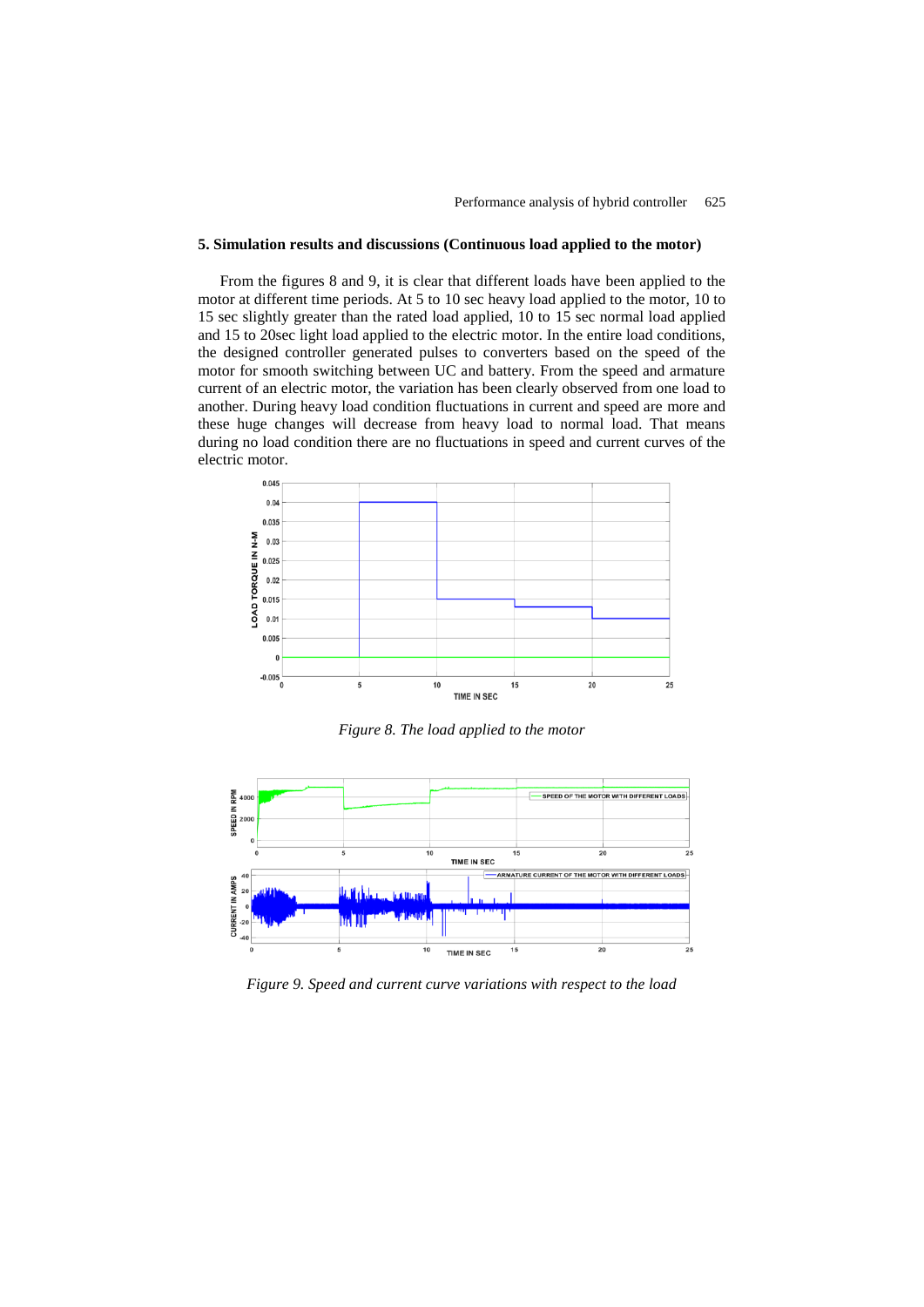

*Figure 10. Pulses generated by controllers to the unidirectional converter as well as a bidirectional converter*

Figure 10 represent that pulses generated to BDC and UDC during all load condition on the electric motor. Up to 4 sec period, the electric motor is in the transient period, during this period UC and battery together supplying the power to the motor. At time period 5 sec heavy load applied and that will be continued up to 10 sec, during this period UC only supplies the energy to the motor. During the period 10 sec to 15 sec slightly greater than rated load, motor required energy can be supplied by the UC and battery. During the period 15 sec to 20 sec rated loads applied to the motor, required power can be supplied by the only battery. After 20 sec time period, no load applied to the motor, during this situation power flows from the motor as well as UC. Finally, during starting and heavy load condition energy can be supplied by the UC only, so in this time period, the pulse signals have given to BDC for boost mode. And during slightly greater than rated load condition UC and battery together supplies, so pulse signal has been generated to UDC as well as BDC. At the time of normal load applied on the motor battery only supplies energy, so pulse signals have been generated to only UDC. During no-load condition, UC is in charging mode, pulses have been generated to UDC as well as BDC.



*Figure 11. Input voltage and current values of UDC*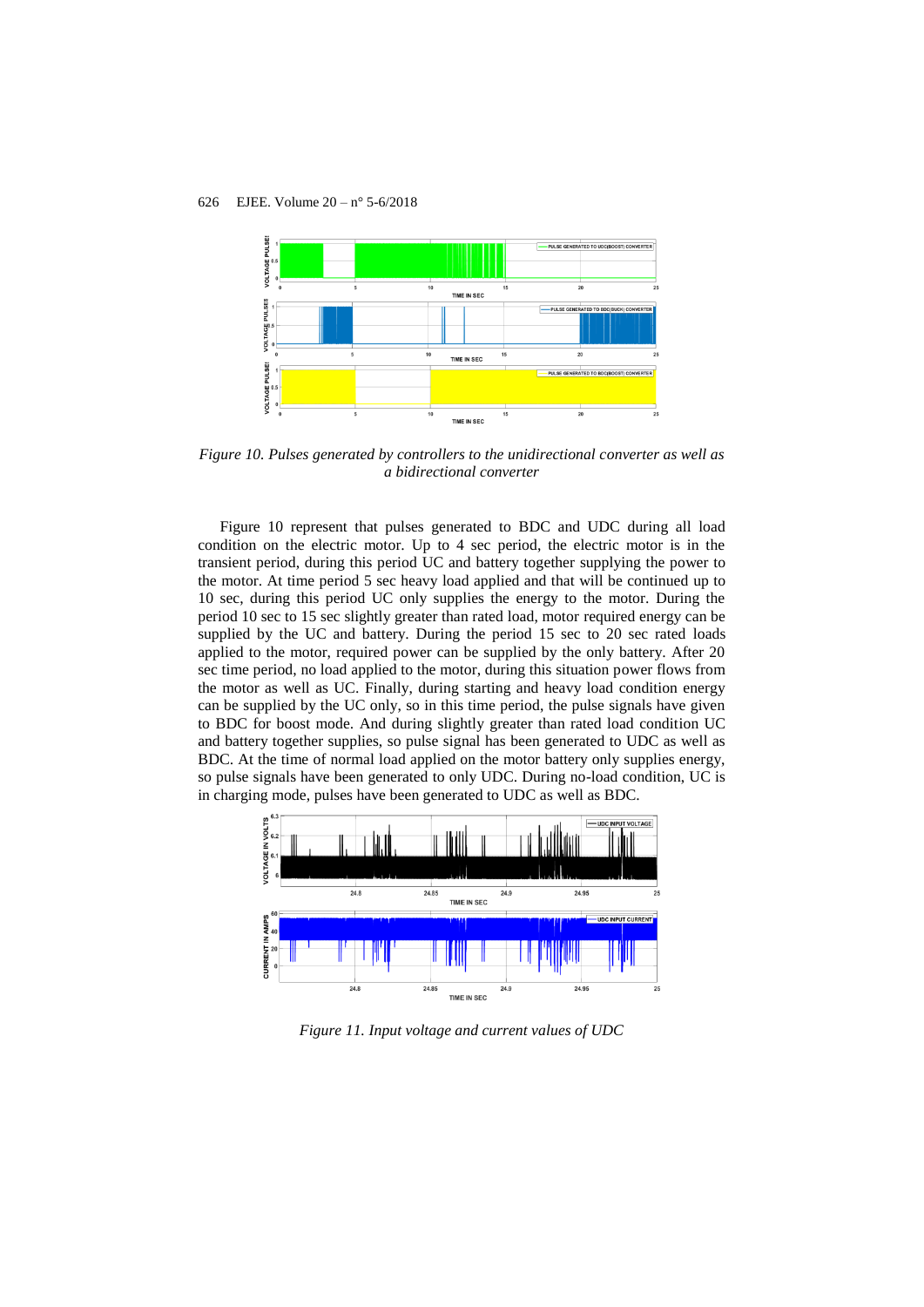The input voltage and current of a Uni-directional converter also changing according to the switching between the UC and battery. Here UDC has been connected at battery end and it always works in boost mode only. The input voltage and current values always depend on the pulse signals generated by the controller. During the switching period of energy storage elements, a small disturbance also occurred.



*Figure 12. Output voltage and current values of UDC*

Figure 12 represents that output voltage and current values of the Uni-directional converter. The current profile of UDC is changing according to switching between the energy storage elements.



*Figure 13. Input voltage and current values of BDC*

The input voltage and current values of BDC change corresponding to a load on the motor. During heavy load condition, BDC will act a boost converter s similarly during no load condition BDC will act as a buck converter.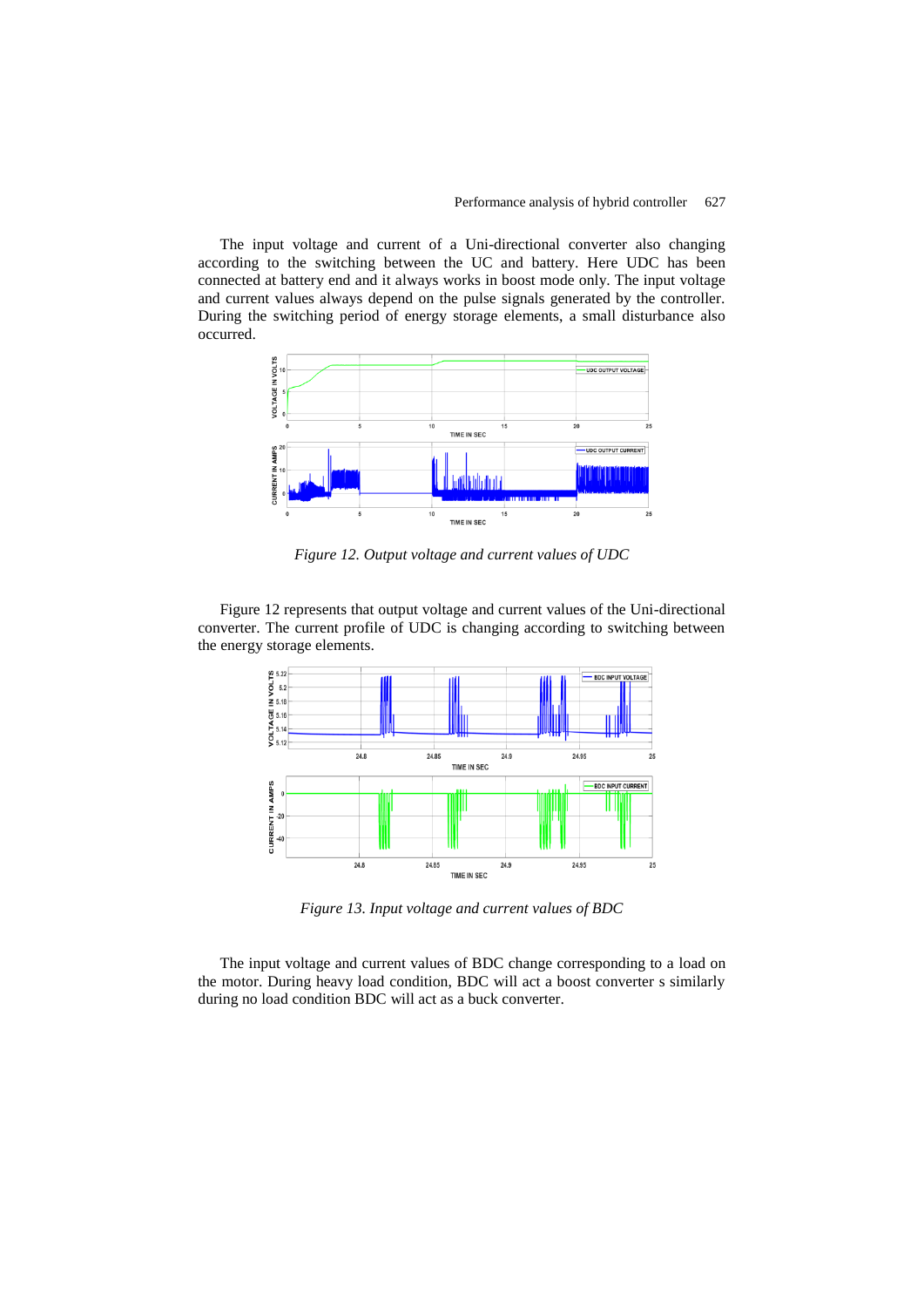

*Figure 14. Output voltage and current values of BDC*

Figure 14 represents that output voltage and the current value of BDC. The BDC has been connected at the UC end. BDC acts as a buck converter during charging period of UC similarly BDC acts as a boost converter during the discharging period of UC.

*Table 1. DC-DC converters ON/OFF states based on the mode of operation*

| S.No           | Type of<br>mode | State of<br><b>UDC</b> | State of<br><b>BDC</b> | Power flow direction                                 |
|----------------|-----------------|------------------------|------------------------|------------------------------------------------------|
|                | Mode-I          | Off                    | <b>Boost</b>           | UC supply power to load                              |
| $\overline{c}$ | Mode-II         | <b>Boost</b>           | <b>Boost</b>           | Battery and UC together supply<br>power to Load      |
| 3              | Mode-III        | Boost                  | Off                    | Battery only supply power to load                    |
| $\overline{4}$ | Mode-IV         | <b>Boost</b>           | <b>Buck</b>            | The batter can supply power to<br>load as well as UC |

*Table 2. MFB controller outputs corresponding to speed*

| S.No           | Speed condition associated with mode  | <b>ON State Math Function</b>                                              |
|----------------|---------------------------------------|----------------------------------------------------------------------------|
|                | If Speed is $\leq 4800$ rpm           | $U_1=1\&U_2=0, U_3=0, U_4=0$                                               |
| $\mathfrak{D}$ | If Speed is from 4600 rpm to 4800 rpm | U <sub>1</sub> =1, U2=1& U <sub>3</sub> =0, U <sub>4</sub> =0,             |
| 3              | If Speed is from 4801 rpm to 4930 rpm | U <sub>3</sub> =1 &U <sub>1</sub> =0, U <sub>2</sub> =0, U <sub>4</sub> =0 |
|                | If Speed is $>4931$ rpm               | $U_4=1$ & $U_1=0$ , $U_2=0$ , $U_3=0$                                      |

## **6. Conclusions**

Hybrid energy supply system using a battery and UC as the energy storage components and BDC, UDC is used for controlling the energy distribution of these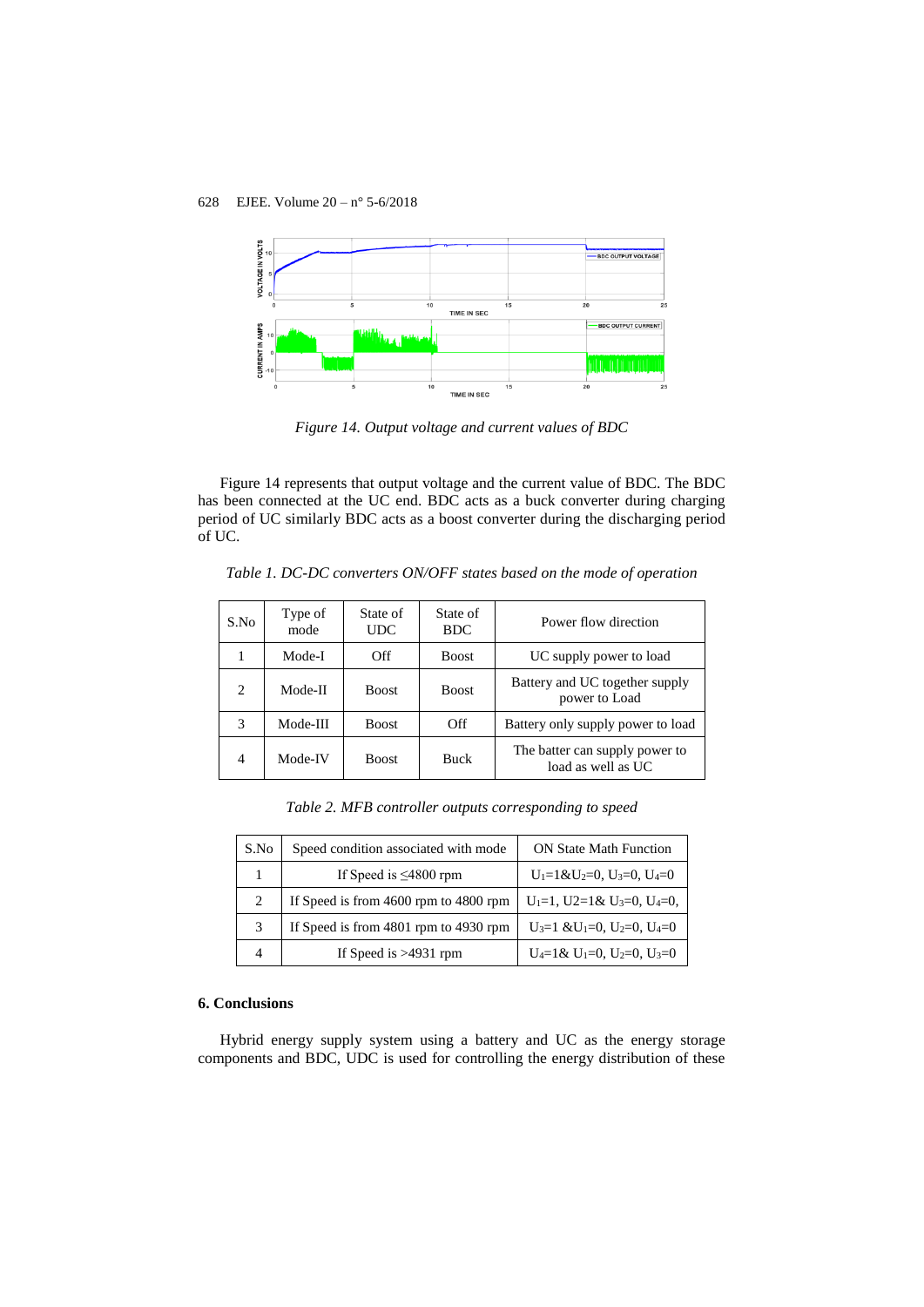storage strategies are investigated and presented in this contribution. MFB controller has been designed and is implemented to switch the energy storage elements present in HESS for Hybrid electric vehicle/electric vehicle. The designed MFB controller combined with a conventional PD controller, generating the pulse signal to the bidirectional and unidirectional converts present in the system. Mainly the designed controller worked in four modes of the electric motor and for every mode contained separate math function. During mode 1 operation controller has been generated the pulses to BDC to supply energy to the motor from UC. In mode 2 operation controller have been generated pulses to UDC as well as BDC to supply energy to motor from UC and battery. During mode 3 operation controller have been generated pulses to only UDC to supply energy to motor from the battery. During mode 4 operation controller have been generated pulses to BDC as well as UDC to supply energy t motor and UC from the battery, which means during this mode UC gets charging. The proposed method contains low power electronic converters; this reduces the power losses and improves the lifespan of the battery. The simulation results have been verified with proposed methodology and with this attempt transient current production by battery have been prevented. The battery discharging and UC charging, discharging conditions modes could be switched smoothly based on the control strategy.

#### **Reference**

- Averbukh M., Lineykin S., Kuperman A. (2015). Portable ultracapacitor-based power source for emergency starting of internal combustion engines. *IEEE Transactions on Power Electronics*, Vol. 30, No. 8, pp. 4283-4290. https://doi.org/10.1109/TPEL.2014.2355422
- Genco A., Viggiano A., Magi V. (2018). How to enhance the energy efficiency of HVAC systems. *Mathematical Modelling of Engineering Problems*, Vol. 5, No. 3, pp. 153-160. https://doi.org/10.18280/mmep.050304
- Horrein L., Bouscayrol A., Cheng Y., Dumand C*.* (2015)*.* Hybrid energy management strategy for hybrid electric vehicle*. 2015 IEEE Vehicle Power and Propulsion Conference (VPPC), Montreal, QC*, pp. 1-6. https://doi.org/10.1109/VPPC.2015.7352963
- Liu N., Chen Q., Lu X., Liu J., Zhang J. (2015). A charging strategy for PV-based battery switch stations considering service availability and self-consumption of PV energy. *IEEE Trans. Industrial Electronics*, Vol. 62, No. 8, pp. 4878-4889. https://doi.org/10.1109/TIE.2015.2404316
- Lustenader E. L., Guess R. H., Richter E., Turnbull F. G. (2015). Development of a hybrid flywheel/battery drive system for electric vehicle applications. *IEEE Transactions on Vehicular Technology*, Vol. 26, No. 2, pp. 135-143. https://doi.org/10.1109/T-VT.1977.23670
- Shen J., Khaligh A. (2016). Design and real-time controller implementation for a batteryultracapacitor hybrid energy storage system. *IEEE Transactions on Industrial Informatics*, Vol. 12, No. 5, pp. 1910-1918. https://doi.org/10.1109/TII.2016.2575798
- Tani A., Camara M. B., Dakyo B., Azzouz Y. (2013). DC/DC and DC/AC converters control for hybrid electric vehicles energy management-ultracapacitors and fuel cell. *IEEE*